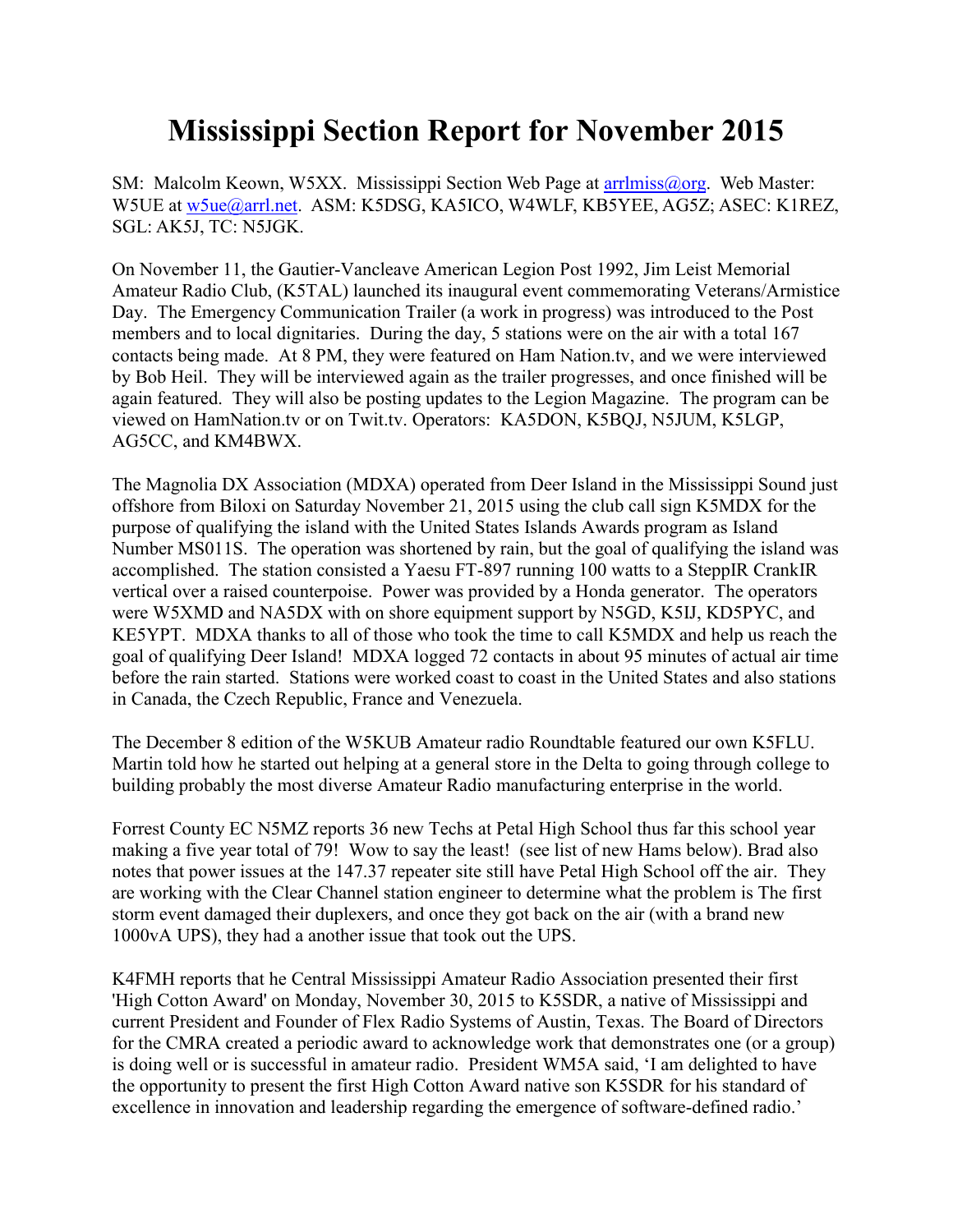Past President N5DU added, 'Gerald has achieved such imminent success as both an engineer and entrepreneur. He is the prototype of the amateur radio enthusiast that we had in mind several months ago when we acted to create the High Cotton Award. It will only be given on those occasions where the Board feels it is warranted and it not to be an annual thing.'

Net manager N5AHM reports that the MCARA Net held an emergency test session on November 17 with simulated emergency traffic being passed to/from the Net Control. Seventeen emergency powered only stations checked in. The test net showed several areas that need improvement including following standard text format and originating repeat messages to insure traffic is correct. The overall consensus was that this is an excellent idea that should be done more often and on a non-scheduled net night.

AG5Z and N5MZ report that the Hattiesburg ARC Emergency Net activated on November 16-17 on the 146.67 repeater as the bad weather came through Monday night and Tuesday morning. Shelters in Forrest and Lamar counties were open. K5VBB was active from the Lamar County shelter. Other check-ins included: KE5JPH, KF5CE, KF5JPE, AJ1Z, K5TLL, KB5VE, KD5XG, KK4TXB, KE5LPZ, and KB5QP. AG5Z served as control station until the net closed at 3:30am local time. (9:30 UTC). There were several weather reports exchanged but no formal traffic.

Alcorn County EC WB5CON reports that progress was made last month at the EOC installing 900 MHz Ubiquiti equipment. This is part of their effort to eventually provide VOIP and data for emergencies between the EOC, hospital, fire departments, etc. A licensed amateur will be needed at each served agency.

AF5NG reports that under the instructorship of N5MZ the Columbia ARC has 6 new Generals. Congratulations to KD5QEO, KG5KQG, KD9CRY, KG5JKN, KG5JKM, and KD5JKO. A pat on the back for KG5KQG who went from no license to General in one Test Session.

Welcome to the following new Hams in Mississippi in November: KG5KFY, Joshua - Bay Saint Louis; KG5KHX, Marlin - Clinton; KG5KIT, Omar - Petal; KG5KIU, Logan - Petal; KG5KIV, Hunter - Hattiesburg; KG5KIW, Ethan - Petal; KG5KIX, Jaickie - Petal; KG5KIY, Luke - Petal; KG5KIZ, Zackery - Petal; KG5KJA, Coleman - Petal; KG5KJB, Lillian - Petal; KG5KJC, Hannah - Petal; KG5KJD, Ashley - Petal; KG5KJE, Tanner - Petal; KG5KJF, Dakota - Petal; KG5KJG, Christopher - Petal; KG5KJH, Christopher - Petal; KG5KJI, Feizal - Petal; KG5KJJ, Landon - Petal; KG5KJK, Harrison - Petal; KG5KJL, Claiborne - Petal; KG5KJM, Matthew - Petal; KG5KJN, Ethan - Petal; KG5KJO, Adrian - Petal; KJ5KJP, Erik - Petal; KG5KJQ, Danielle - Petal; KG5KJR, Andrew - Petal; KG5KJS, Noah - Petal; KG5KJT, Nicholas - Petal; KJ5KJU, Scott - Richton; KG5KJW, Dennis - Petal; KG5KJX, Corey - Petal; KG5KJY, Anna Claire - Petal; KG5KJZ, Stayvia - Petal; KG5KKA, Reagan - Petal; KG5KKB, Summer - Petal; KG5KKC, Dashuan - Petal; KG5KKD, Evelyn - Petal; and KG5KKH, Kendall - Brookhaven.

Also welcome to the following new ARRL Members in November: W5BDS, Jerry -Vancleave; KG5CBC, John - Natchez; K5CPO, Ronald - Clinton; KI5DD - Bobby - Walls; KG5DMU, Ryan - Houlka; KE5DVG, Elton - Hattiesburg; N5ERX, Darrell - Ocean Springs; N5HBB, Thomas Clinton; KG5KHX, Marlin - Clinton; N5KZK, David - Waveland; N5RNF, Robert - Amory; KF5WKZ, Mark - Corinth; and KC5ZLV, Tina - Vancleave. Membership is down one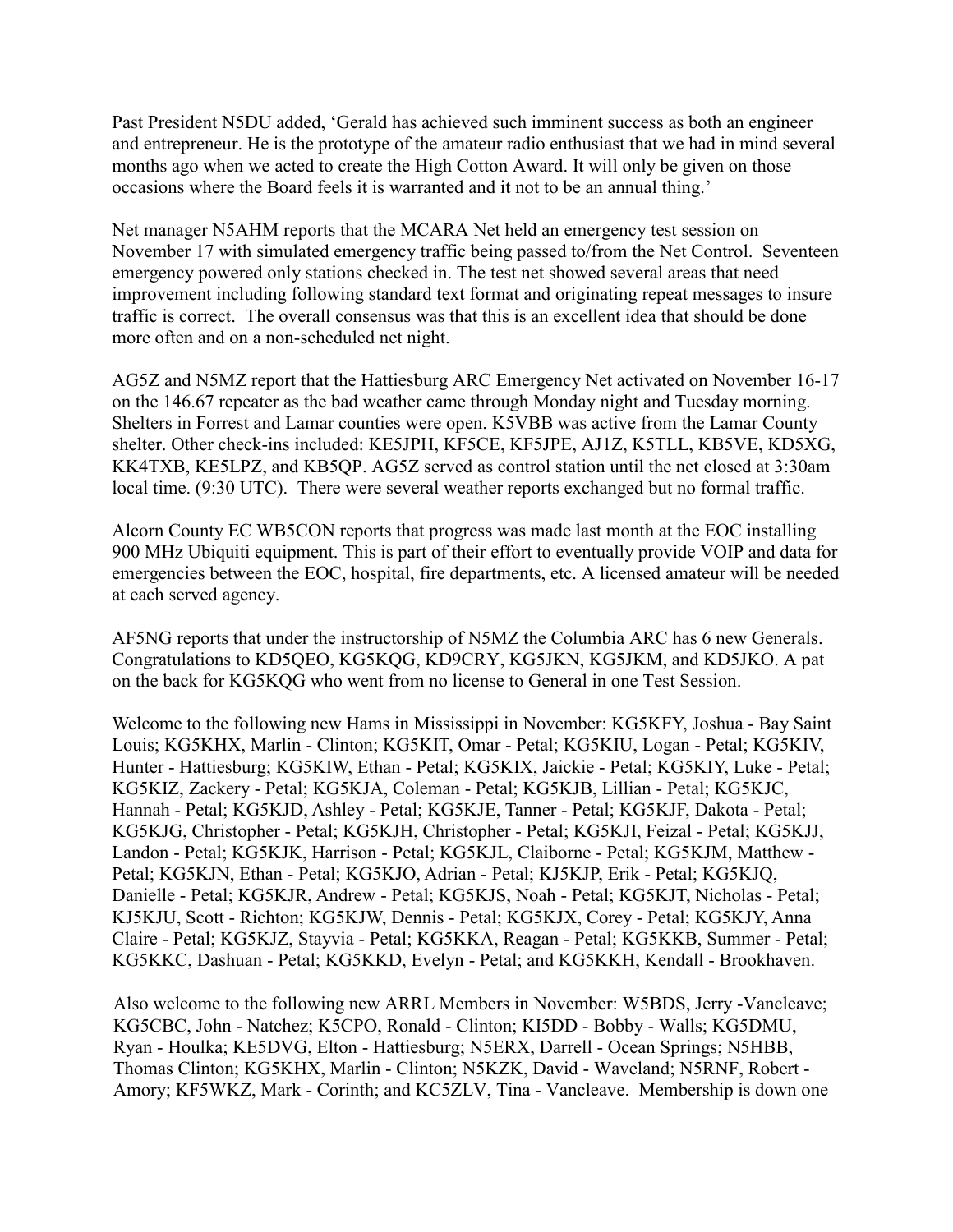from last month at 1,146. Thanks to all who promote ARRL Membership! Remember ARRL dues go up \$10 per year on January 1. Renew or have a friend join now!

Congratulations to the following on his upgrade: KG5JWO, Richard - Pearl.

And congratulations to the new Board of the Chickasaw ARA: KF5KVL, President; N5PYQ, VP; KE5RHM, Secretary; KC5RDP, Treasurer; and N4IL, Board Member; and in the Alcorn County ARES: N5YAV, President; AK5DI, VP; KC5IBE, Secretary; and K0RIS, Treasurer.

A big congratulations to K5BLL who just completed participating in his 103 rd VE Test Session! Now that is putting up with a lot of paper work. Thanks, Bill.

… and lastly congratulations to NM5Z, who is our latest winner of the ARRL Triple Play WAS Award. This award requires working all states on CW, SSB, and RTTY. You can see David's photo in the December QST on page 92.

ASEC/DEC/EC Monthly Reports for March 2015: WM5A (Rankin); WB5CON (Alcorn), N5MZ (Forrest), WX5N (Prentiss/Tishomingo), WX5SE (Itawamba), WA5TEF (Lee), and KE5WJN (Pearl River)

PIO Report: KF5ZCI

Club Newsletter/Reports (Editor): Delta ARES (K5JAW) and Meridian ARC (W5MAV)

Regret to report the passing of WA5TBG of Gulfport. Philip was a retired Navy Veteran and was owner of Frame World Art Gallery in Gulfport for 35 years.

HF Net Reports - sessions/QNI/QTC (Net Manager)

Magnolia Section Net 30/1054/16 (K5DSG) MS Baptist Hams Net 5/39/0 (WF5F) MSPN 30/2443/20 (K5NRK)

VHF Net Reports - sessions/QNI/QTC (Net Manager)

Alcorn County ARES 4/94/4 (WB5CON) Booneville and Prentiss County Net 4/54/0 (WX5N) Capital Area Em Net 4/68/0 (K5XU) Chickasaw ARA 5/92/0 (N5PYQ) Hattiesburg ARC Emergency 2M Net 5/89/0 (K5TLL) Hattiesburg ARC 10M Simplex Net 5/46/0 (K5TLL) Hattiesburg ARC 2M Simplex Net 1/12/0 (K5TLL) Itawamba County ARES 4/94/4 (WX5SE)